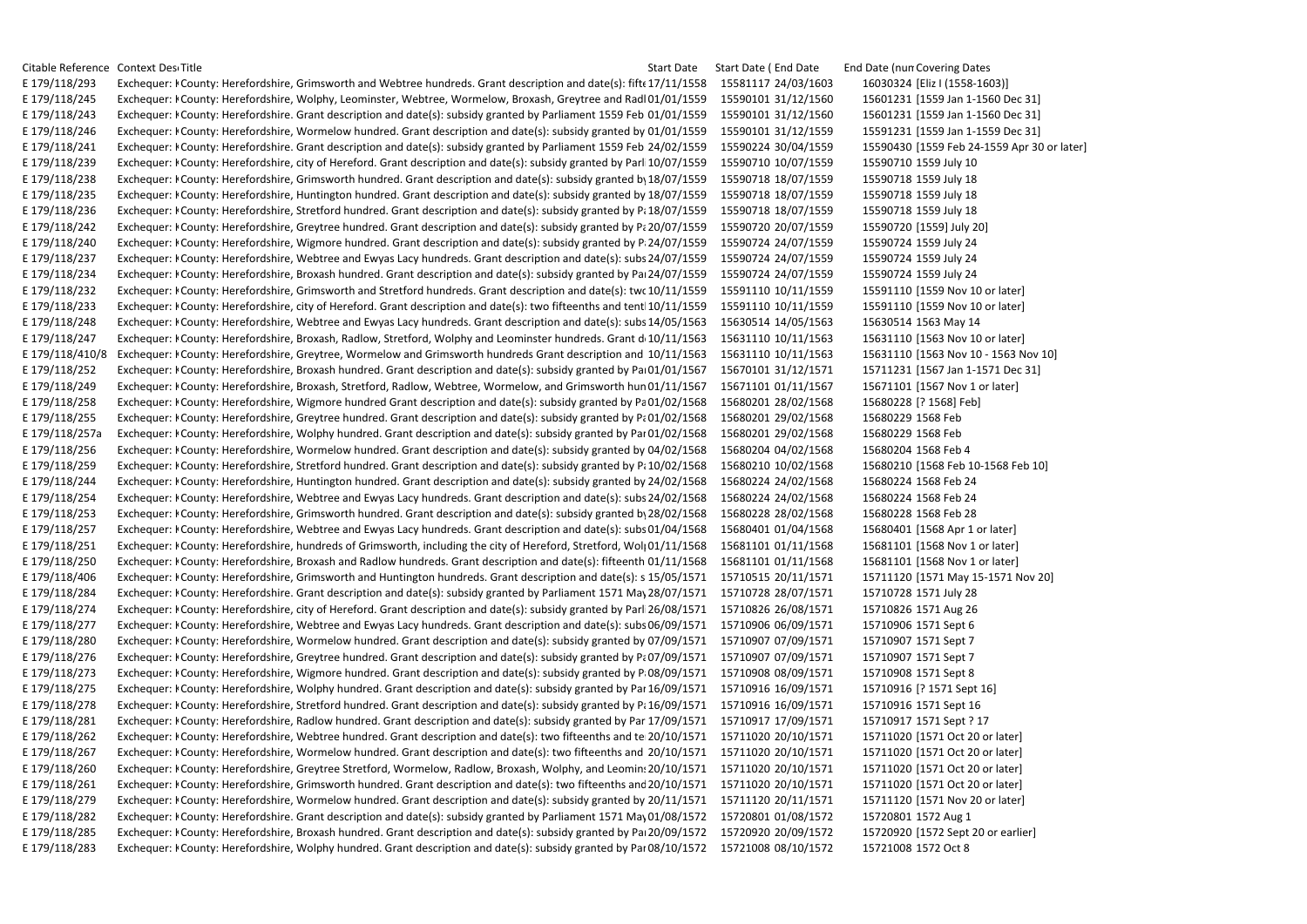E 179/118/266 Exchequer: I County: Herefordshire, Radlow hundred, Grant description and date(s): two fifteenths and tent 20/10/1572 15721020 20/10/1572 15721020 [1572 Oct 20 or later] E 179/118/268 Exchequer: I County: Herefordshire. Stretford hundred. Grant description and date(s): two fifteenths and te 20/10/1572 15721020 20/10/1572 15721020 [1572 Oct 20 or later] E 179/118/271 Exchequer: I County: Herefordshire, Webtree hundred. Grant description and date(s): two fifteenths and te 20/10/1572 15721020 20/10/1572 15721020 [1572 Oct 20 or later] E 179/118/265 Exchequer: I County: Herefordshire, city of Hereford. Grant description and date(s): two fifteenths and tent 20/10/1572 15721020 20/10/1572 15721020 [1572 Oct 20 or later] E 179/118/272 Exchequer: I County: Herefordshire. Wolphy and Leominster hundreds. Grant description and date(s): two f 20/10/1572 15721020 20/10/1572 15721020 [1572 Oct 20 or later] E 179/118/264 Exchequer: I County: Herefordshire, Grimsworth hundred. Grant description and date(s): two fifteenths and 20/10/1572 15721020 20/10/1572 15721020 [1572 Oct 20 or later] E 179/118/269 Exchequer: I County: Herefordshire, Broxash hundred. Grant description and date(s): two fifteenths and ten 20/10/1572 15721020 20/10/1572 15721020 [1572 Oct 20 or later] E 179/118/270 Exchequer: I County: Herefordshire, Greytree hundred. Grant description and date(s): two fifteenths and te 20/10/1572 15721020 20/10/1572 15721020 [1572 Oct 20 or later] E 179/118/287 Exchequer: I County: Herefordshire, Broxash, Leominster, Wolphy, Stretford, Radlow, Webtree, Greytree, W04/06/1576 15760604 04/06/1576 15760604 [1576 June 4 or later] E 179/118/263 Exchequer: I County: Herefordshire, Broxash and Stretford hundreds. Grant description and date(s): two fift 04/06/1576 15760604 04/06/1576 15760604 [? 1576 June 4 or later] E 179/118/286 Exchequer: I County: Herefordshire, city of Hereford. Grant description and date(s): two fifteenths and tent 04/06/1576 15760604 04/06/1576 15760604 [1576 June 4 or later] E 179/118/288 Exchequer: I County: Herefordshire, Stretford, Broxash, Wolphy and Leominster hundreds. Grant descriptio 10/05/1577 15770510 10/05/1577 15770510 [1577 May 10 or later] E 179/118/290 Exchequer: I County: Herefordshire, Greytree, Radlow and Wormelow hundreds, Grant description and dat 10/05/1577 15770510 10/05/1577 15770510 [1577 May 10 or later] E 179/118/289 Exchequer: I County: Herefordshire, city of Hereford. Grant description and date(s): two fifteenths and tent 10/05/1577 15770510 10/05/1577 15770510 [1577 May 10 or later] E 179/118/291 Exchequer: I County: Herefordshire, Grimsworth and Webtree hundreds. Grant description and date(s): twc 10/05/1577 15770510 10/05/1577 15770510 [1577 May 10 or later] E 179/118/292 Exchequer: I County: Herefordshire, Wigmore hundred. Grant description and date(s): subsidy granted by P. 20/11/1577 15771120 28/11/1577 15771128 [1577 Nov 20-1577 Nov 28] E 179/118/302 Exchequer: I County: Herefordshire, Greytree hundred. Grant description and date(s): subsidy granted by P; 08/03/1581 15810308 12/05/1581 15810512 [1581 Mar 8-1581 May 12 or later] E 179/118/303 Exchequer: I County: Herefordshire, Stretford hundred. Grant description and date(s): subsidy granted by P; 08/03/1581 15810308 12/05/1581 15810512 [1581 Mar 8-1581 May 12 or later] E 179/118/299 Exchequer: I County: Herefordshire, Webtree hundred. Grant description and date(s): subsidy granted by Pa 10/05/1581 15810510 10/05/1581 15810510 1581 May 10 E 179/118/297 Exchequer: I County: Herefordshire, Ewyas Lacy hundred. Grant description and date(s): subsidy granted by 26/05/1581 15810526 26/05/1581 15810526 1581 May 26 E 179/118/301 Exchequer: I County: Herefordshire, city of Hereford. Grant description and date(s): subsidy granted by Parl 27/05/1581 15810527 27/05/1581 15810527 1581 May 27 E 179/118/298 Exchequer: I County: Herefordshire, Wigmore hundred. Grant description and date(s): subsidy granted by P 01/06/1581 15810601 01/06/1581 15810601 15810601 1581 E 179/118/300 Exchequer: I County: Herefordshire, Huntington hundred. Grant description and date(s): subsidy granted by 01/06/1581 15810601 01/06/1581 15810601 1581 E 179/118/296 Exchequer: I County: Herefordshire, Radlow hundred. Grant description and date(s): subsidy granted by Par 01/06/1581 15810601 01/06/1581 15810601 15810601 1581 E 179/118/294 Exchequer: I County: Herefordshire, city of Hereford. Grant description and date(s): two fifteenths and tent 04/06/1581 15810604 04/06/1581 15810604 [1581 June 4 or later] E 179/118/295 Exchequer: I County: Herefordshire, Stretford, Broxash, Radlow and Leominster hundreds. Grant descriptior 04/06/1581 15810604 04/06/1581 15810604 [1581 June 4 or later] E 179/118/305/2 Exchequer: I County: Herefordshire, Greytree and Wormelow hundreds Grant description and date(s): two 104/06/1581 15810604 04/06/1581 15810604 [1581 Jun 4 - 1581 Jun 4] E 179/118/410/4 Exchequer: I County: Herefordshire, Grimsworth, Greytree, Wormelow, Webtree, Stretford, Wolphy, Broxa: 10/05/1582 15820510 10/05/1582 15820510 [1582 May 10 - 1582 May 10] E 179/118/313 Exchequer: I County: Herefordshire, Huntington hundred and others. Grant description and date(s): subsidy 01/01/1585 15850101 31/12/1586 15861231 [1585 Jan 1-1586 Dec 31] E 179/118/315 Exchequer: I County: Herefordshire, Stretford hundred. Grant description and date(s): subsidy granted by P; 13/03/1585 15850313 03/07/1585 15850703 [1585 Mar 13-1585 July 3] E 179/118/423a Exchequer: I County: Herefordshire. Grant descriptions and dates: granted by Parliament and another subsi 13/03/1585 15850313 03/07/1585 15850703 [? 1585 Mar 13-1585 July 3] E 179/118/309 Exchequer: I County: Herefordshire, Radlow hundred. Grant description and date(s): subsidy granted by Par 01/06/1585 15850601 01/06/1585 15850601 15850601 1585 June 1 E 179/118/310 Exchequer: I County: Herefordshire, Wormelow hundred. Grant description and date(s): subsidy granted by 01/06/1585 15850601 01/06/1585 15850601 15850601 1585 June 1 E 179/118/314 Exchequer: I County: Herefordshire, Grimsworth hundred. Grant description and date(s): subsidy granted by 01/06/1585 15850601 30/06/1585 15850630 1585 June E 179/118/312 Exchequer: I County: Herefordshire, Wigmore hundred. Grant description and date(s): subsidy granted by P.06/06/1585 15850606 06/06/1585 15850606 15850606 1585 June 6 E 179/118/409 Exchequer: I County: Herefordshire, city of Hereford. Grant description and date(s): subsidy granted by Parl 08/06/1585 15850608 08/06/1585 15850608 [1585 June 8] E 179/118/307 Exchequer: I County: Herefordshire, city of Hereford. Grant description and date(s): subsidy granted by Parl 08/06/1585 15850608 08/06/1585 15850608 1585 June 8 E 179/118/311 Exchequer: I County: Herefordshire, Wolphy hundred. Grant description and date(s): subsidy granted by Par 08/06/1585 15850608 08/06/1585 15850608 15850608 1585 E 179/118/308 Exchequer: I County: Herefordshire, Huntington and Ewyas Lacy hundreds. Grant description and date(s): st 10/06/1585 15850610 10/06/1585 15850610 1585 Uune 10 E 179/118/304 Exchequer: I County: Herefordshire, city of Hereford. Grant description and date(s): two fifteenths and tent 14/06/1585 15850614 14/06/1585 15850614 [1585 June 14 or later] E 179/118/305/1 Exchequer: I County: Herefordshire, Stretford, Wolphy, Broxash, Radlow, Leominster, Grimsworth, Greytres 14/06/1585 15850614 14/06/1585 15850614 [1585 Jun 14 - 1585 Jun 14] E 179/118/306 Exchequer: I County: Herefordshire, city of Hereford. Grant description and date(s): two fifteenths and tent 10/05/1586 15860510 10/05/1586 15860510 [1586 May 10 or later] E 179/118/410/6 Exchequer: I County: Herefordshire, Stretford, Grimsworth, Wormelow, Webtree, Greytree, Radlow, Broxas 10/05/1586 15860510 10/05/1586 15860510 [1586 May 10 - 1586 May 10] E 179/118/317 Exchequer: I County: Herefordshire, city of Hereford. Grant description and date(s): two fifteenths and tent 10/11/1587 15871110 10/11/1587 15871110 [1587 Nov 10 or later] E 179/118/318 Exchequer: I County: Herefordshire, city of Hereford. Grant description and date(s): two fifteenths and tent 10/11/1587 15871110 12/02/1588 15880212 [1587 Nov 10-1588 Feb 12] E 179/118/316/1 Exchequer: I County: Herefordshire, Stretford, Wolphy, Broxash, Radlow and Leominster hundreds Grant de 10/11/1587 15871110 10/11/1587 15871110 [1587 Nov 10 - 1587 Nov 10] E 179/118/316/2 Exchequer: I County: Herefordshire, Grimsworth, Greytree, Wormelow and Webtree hundreds Grant descri 10/11/1587 15871110 10/11/1587 15871110 [1587 Nov 10 - 1587 Nov 10] E 179/118/319 Exchequer: I County: Herefordshire, city of Hereford. Grant description and date(s): two fifteenths and tent 10/11/1588 15881110 10/11/1588 15881110 [1588 Nov 10 or later] E 179/118/321 Exchequer: I County: Herefordshire, except the city of Hereford. Grant description and date(s): two fifteentl 10/11/1588 15881110 10/11/1588 15881110 [1588 Nov 10 or later] E 179/118/332 Exchequer: I County: Herefordshire, Wigmore hundred. Grant description and date(s): two subsidies grante 30/09/1589 15890930 30/09/1589 15890930 1589 15890930 1589 Sept 30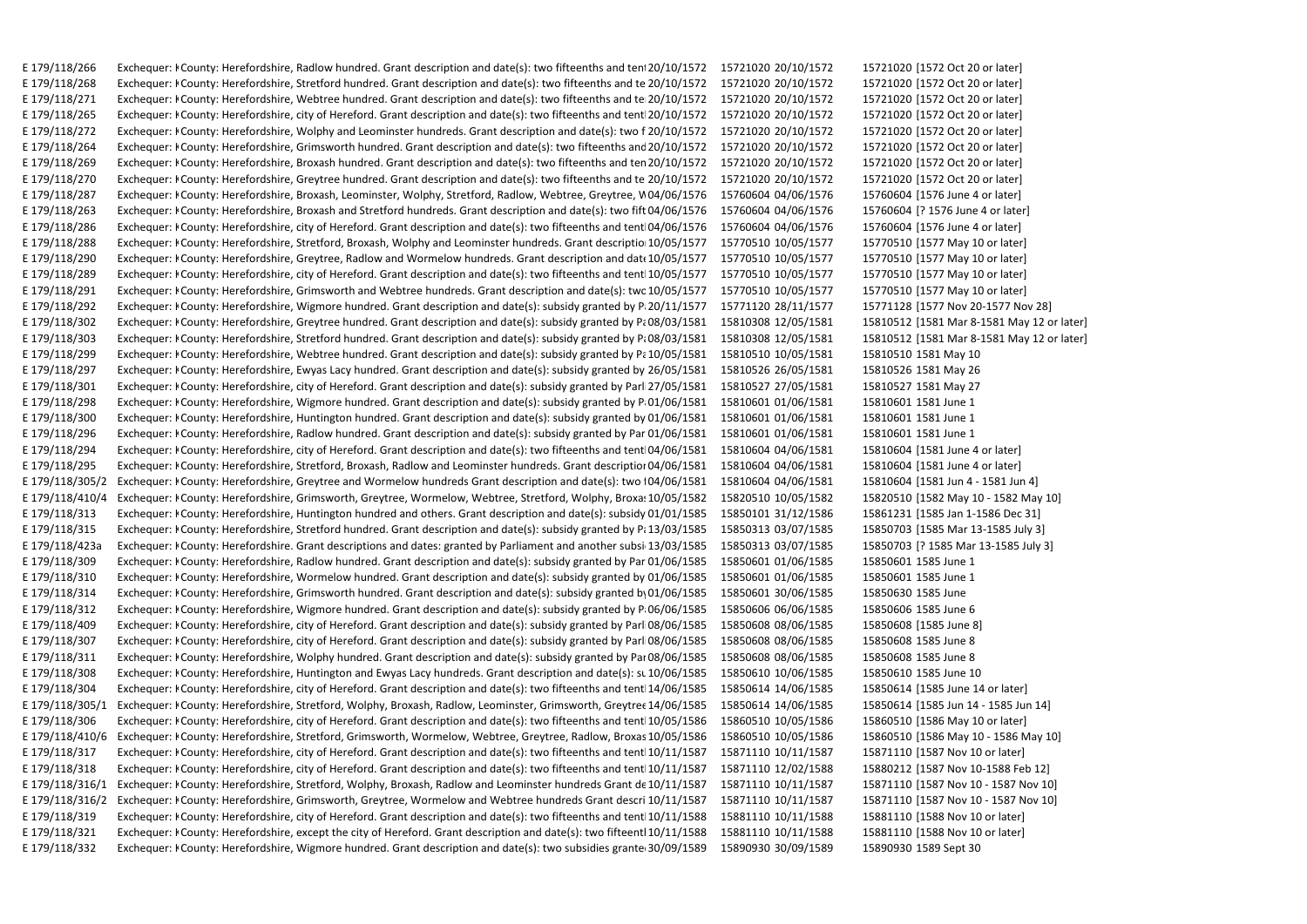E 179/118/324 Exchequer: I County: Herefordshire, Greytree, Radlow, Webtree and Wormelow hundreds, Grant descriptio 10/11/1589 15891110 10/11/1589 15891110 [1589 Nov 10 or later] E 179/118/322 Exchequer: I County: Herefordshire, Stretford, Grimsworth, Wolphy, Broxash and Leominster hundreds, Gra 10/11/1589 15891110 10/11/1589 15891110 [1589 Nov 10 or later] E 179/118/330 Exchequer: I County: Herefordshire, Stretford, Wolphy, Broxash, Radlow and Leominster hundreds. Grant d 10/11/1589 15891110 10/11/1589 15891110 [1589 Nov 10 or later] E 179/118/337 Exchequer: I County: Herefordshire, Grimsworth, Radlow and Broxash hundreds. Grant description and date 26/09/1590 15900926 21/10/1590 15901021 1590 Sept 26-1590 Oct 21 E 179/118/336 Exchequer: I County: Herefordshire. Huntington hundred. Grant description and date(s): two subsidies gran 30/09/1590 15900930 30/09/1590 15900930 15900930 1590 E 179/118/339 Exchequer: I County: Herefordshire, Wigmore hundred. Grant description and date(s): two subsidies grante 30/09/1590 15900930 30/09/1590 15900930 15900930 1590 Sept 30 E 179/118/333 Exchequer: I County: Herefordshire, Wolphy and Stretford hundreds. Grant description and date(s): two suk 30/09/1590 15900930 30/09/1590 15900930 15900930 1590 E 179/118/338 Exchequer: I County: Herefordshire, Greytree and Wormelow hundreds. Grant description and date(s): two 14/10/1590 15901014 14/10/1590 15901014 15901014 1590 Oct 14 E 179/118/335 Exchequer: I County: Herefordshire, Webtree and Ewyas Lacy hundreds. Grant description and date(s): two 21/10/1590 15901021 21/10/1590 15901021 1590 0ct 21 E 179/118/325 Exchequer: I County: Herefordshire, Stretford, Wolphy, Broxash, Radlow and Leominster hundreds. Grant d 10/11/1590 15901110 10/11/1590 15901110 [1590 Nov 10 or later] E 179/118/326 Exchequer: I County: Herefordshire, Grimsworth, Greytree, Wormelow and Webtree hundreds. Grant descr 10/11/1590 15901110 10/11/1590 15901110 [1590 Nov 10 or later] E 179/118/340 Exchequer: I County: Herefordshire, city of Hereford. Grant description and date(s): two subsidies granted b 10/09/1591 15910910 10/09/1591 15910910 15910 1591 Sept 10 E 179/118/334 Exchequer: I County: Herefordshire. Stretford hundred. Grant description and date(s): two subsidies grante(20/09/1591 15910920 20/09/1591 15910920 1591 Sept 20 E 179/118/343 Exchequer: I County: Herefordshire, Webtree and Ewyas Lacy hundreds. Grant description and date(s): two 16/10/1591 15911016 16/10/1591 15911016 15911016 1591 Oct 16 E 179/118/341 Exchequer: I County: Herefordshire, Grimsworth hundred. Grant description and date(s): two subsidies grar 20/10/1591 15911020 20/10/1591 15911020 1591 Oct? 20 E 179/118/327 Exchequer: I County: Herefordshire, Greytree, Wormelow, Webtree and Radlow hundreds. Grant descriptio 10/11/1591 15911110 10/11/1591 15911110 [1591 Nov 10 or later] E 179/118/328 Exchequer: I County: Herefordshire, Stretford, Wolphy, Broxash, Grimsworth and Leominster hundreds. Gra 10/11/1591 15911110 10/11/1591 15911110 [1591 Nov 10 or later] E 179/118/345 Exchequer: I County: Herefordshire, Wolphy hundred. Grant description and date(s): two subsidies granted 01/01/1592 15920101 31/12/1592 15921231 [1592 Jan 1-1592 Dec 31] E 179/118/342 Exchequer: I County: Herefordshire, Radlow hundred. Grant description and date(s): two subsidies granted 01/10/1592 15921001 01/10/1592 15921001 [1592 Oct 1-1592 Oct 1] E 179/118/346 Exchequer: I County: Herefordshire, Greytree and Wormelow hundred. Grant description and date(s): two s 10/10/1592 15921010 10/10/1592 15921010 1592 Oct [? 10] E 179/118/344 Exchequer: I County: Herefordshire, Stretford hundred. Grant description and date(s): two subsidies grante(14/10/1592 15921014 14/10/1592 15921014 15921014 1592 Oct 14 E 179/118/323 Exchequer: I County: Herefordshire, city of Hereford. Grant description and date(s): four fifteenths and tent 10/11/1592 15921110 10/11/1592 15921110 [? 1592 Nov 10 or later] E 179/118/331 Exchequer: I County: Herefordshire, Grimsworth, Greytree, Wormelow and Webtree hundreds. Grant descr 10/11/1592 15921110 10/11/1592 15921110 [1592 Nov 10 or later] E 179/118/347 Exchequer: I County: Herefordshire. Grant description and date(s): six fifteenths and tenths granted by Parli 10/11/1593 15931110 10/11/1593 15931110 [1593 Nov 10 or later] E 179/118/365 Exchequer: I County: Herefordshire, Grimsworth hundred. Grant description and date(s): three subsidies gra 01/01/1594 15940101 31/12/1594 15941231 [1594 Jan 1-1594 Dec 31] E 179/118/357 Exchequer: I County: Herefordshire, Huntington hundred. Grant description and date(s): three subsidies gra 01/10/1594 15941001 01/10/1594 15941001 1594 0ct 1 E 179/118/361 Exchequer: I County: Herefordshire, Stretford hundred. Grant description and date(s): three subsidies grant 01/10/1594 15941001 01/10/1594 15941001 1594 Oct 1 E 179/118/358 Exchequer: I County: Herefordshire, Wormelow hundred. Grant description and date(s): three subsidies gra 01/10/1594 15941001 01/10/1594 15941001 1594 Oct 1 E 179/118/360 Exchequer: I County: Herefordshire, Greytree hundred. Grant description and date(s): three subsidies grant 01/10/1594 15941001 01/10/1594 15941001 1594 0ct 1 E 179/118/359 Exchequer: I County: Herefordshire, Webtree and Ewyas Lacy hundreds. Grant description and date(s): thre 01/10/1594 15941001 01/10/1594 15941001 1594 0ct 1 E 179/118/362 Exchequer: I County: Herefordshire, Broxash hundred. Grant description and date(s): three subsidies grante 02/10/1594 15941002 02/10/1594 15941002 1594 Oct 2 E 179/118/329 Exchequer: I County: Herefordshire, Greytree, Wormelow, Webtree, Radlow and Leominster hundreds. Gra 10/11/1594 15941110 10/11/1594 15941110 [1594 Nov 10 or later] E 179/118/350 Exchequer: I County: Herefordshire, Stretford, Wolphy, Broxash and Grimsworth hundreds Grant descriptio 10/11/1594 15941110 10/11/1594 15941110 [1594 Nov 10 or later] E 179/118/349 Exchequer: I County: Herefordshire, city of Hereford. Grant description and date(s): six fifteenths and tenth: 10/11/1594 15941110 10/11/1594 15941110 [1594 Nov 10 or later] E 179/118/356 Exchequer: I County: Herefordshire, Wolphy hundred. Grant description and date(s): three subsidies grante 01/09/1595 15950901 30/09/1595 15950930 1595 Sept E 179/118/363 Exchequer: I County: Herefordshire, Grimsworth and Huntington hundreds. Grant description and date(s): t 01/09/1595 15950901 30/09/1595 15950930 1595 Sept E 179/118/355 Exchequer: I County: Herefordshire, Broxash hundred. Grant description and date(s): three subsidies grante 19/09/1595 15950919 19/09/1595 15950919 1595 Sept 19 E 179/118/351 Exchequer: I County: Herefordshire, Wormelow, Webtree, Grimsworth and Stretford hundreds. Grant descr 10/11/1595 15951110 10/11/1595 15951110 [1595 Nov 10 or later] E 179/118/352 Exchequer: I County: Herefordshire, Greytree, Radlow, Leominster, Wolphy and Broxash hundred. Grant de 10/11/1595 15951110 10/11/1595 15951110 [1595 Nov 10 or later] E 179/118/405 Exchequer: I County: Herefordshire, Grimsworth hundred. Grant description and date(s): three subsidies grt 12/11/1595 15951112 12/11/1595 15951112 [1595 Nov 12 or earlier] E 179/118/353 Exchequer: I County: Herefordshire, Wolphy, Broxash, Radlow, Leominster and Greytree hundreds. Grant d(10/11/1596 15961110 10/11/1596 15961110 [1596 Nov 10 or later] E 179/118/348 Exchequer: I County: Herefordshire, city of Hereford. Grant description and date(s): six fifteenths and tenth: 10/11/1596 15961110 10/11/1596 15961110 [1596 Nov 10 or later] E 179/118/354 Exchequer: I County: Herefordshire, Wormelow, Webtree, Grimsworth and Stretford hundreds. Grant descr 10/11/1596 15961110 10/11/1596 15961110 [1596 Nov 10 or later] E 179/118/366 Exchequer: I County: Herefordshire, Radlow, Greytree, Wormelow and Webtree hundreds. Grant descriptio 24/06/1598 15980624 24/06/1598 15980624 [1598 June 24 or later] E 179/118/367 Exchequer: I County: Herefordshire, Stretford, Wolphy, Broxash, Leominster and Grimsworth hundreds. Gra 24/06/1598 15980624 24/06/1598 15980624 [1598 June 24 or later] E 179/118/371 Exchequer: I County: Herefordshire, Grimsworth hundred. Grant description and date(s): three subsidies gr; 18/09/1598 15980918 18/09/1598 15980918 15980918 1598 Sept 18 E 179/118/377 Exchequer: I County: Herefordshire, Stretford and Huntington hundreds. Grant description and date(s): thre 20/09/1598 15980920 20/09/1598 15980920 1598 Sept 20 E 179/118/371a Exchequer: I County: Herefordshire, Wigmore hundred. Grant description and date(s): three subsidies grant 20/09/1598 15980920 20/09/1598 15980920 1598 Sept 20 E 179/118/376 Exchequer: I County: Herefordshire, city of Hereford. Grant description and date(s): three subsidies granted 30/09/1598 15980930 30/09/1598 15980930 1598 Sept 30 E 179/118/397 Exchequer: I County: Herefordshire, Webtree and Ewyas Lacy hundred. Grant description and date(s): three 01/10/1598 15981001 01/10/1598 15981001 1598 0ct 1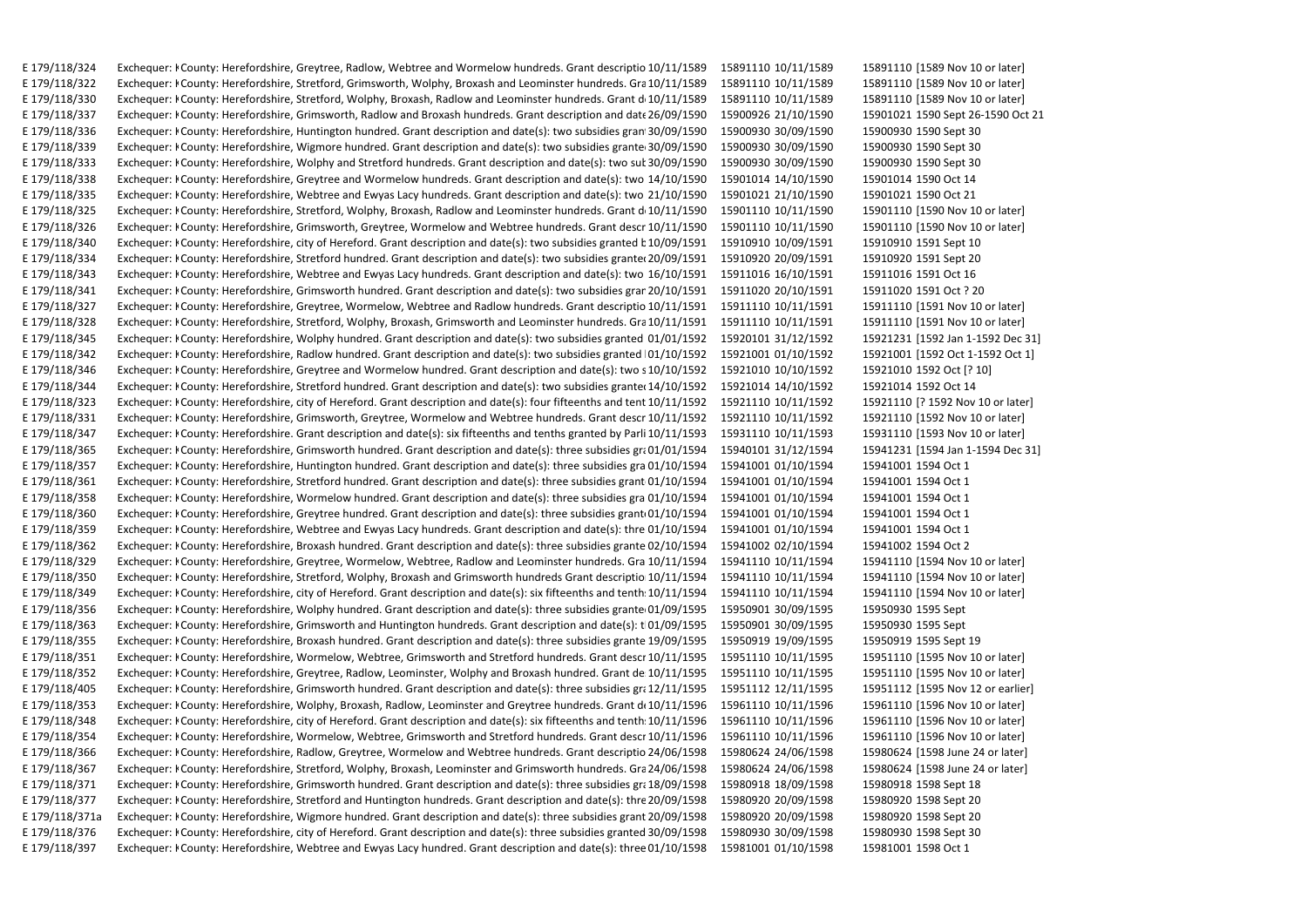E 179/118/374 Exchequer: ECounty: Herefordshire, Radlow hundred, Grant description and date(s): three subsidies grante(02/10/1598 15981002 02/10/1598 15981002 1598002 1598 E 179/118/375 Exchequer: I County: Herefordshire. Broxash hundred. Grant description and date(s): three subsidies grante 04/10/1598 15981004 04/10/1598 15981004 15981004 1598 Oct 4 E 179/118/372 Exchequer: I County: Herefordshire, Greytree hundred. Grant description and date(s): three subsidies grant 17/10/1598 15981017 17/10/1598 15981017 15981017 1598 Oct 17 E 179/118/373 Exchequer: I County: Herefordshire, Wormelow hundred. Grant description and date(s): three subsidies gra 21/10/1598 15981021 21/10/1598 15981021 15981021 1598 Oct 21 E 179/118/368 Exchequer: I County: Herefordshire, city of Hereford. Grant description and date(s): six fifteenths and tenth: 24/06/1599 15990624 24/06/1599 15990624 [1599 June 24 or later] E 179/118/369/2 Exchequer: I County: Herefordshire, Greytree, Wormelow, Webtree and Grimsworth hundreds Grant descri 24/06/1599 15990624 24/06/1599 15990624 [1599 Jun 24 - 1599 Jun 24] E 179/118/369/1 Exchequer: I County: Herefordshire, Stretford, Wolphy, Broxash, Radlow and Leominster hundreds Grant de 24/06/1599 15990624 24/06/1599 15990624 [1599 Jun 24 - 1599 Jun 24] E 179/118/380 Exchequer: I County: Herefordshire, Grimsworth hundred Grant description and date(s): three subsidies gra 01/09/1599 15990901 01/09/1599 15990901 15990901 1599 Sept 1 E 179/118/382 Exchequer: I County: Herefordshire, Wigmore hundred. Grant description and date(s): three subsidies grant 08/09/1599 15990908 08/09/1599 15990908 15990908 1599 Sept 8 E 179/118/379 Exchequer: I County: Herefordshire, city of Hereford. Grant description and date(s): three subsidies granted 01/10/1599 15991001 01/10/1599 15991001 1599 0ct 1 E 179/118/387 Exchequer: I County: Herefordshire, Wolphy hundred. Grant description and date(s): three subsidies grante 10/10/1599 15991010 10/10/1599 15991010 15991010 1599 Oct 10 E 179/118/384 Exchequer: I County: Herefordshire, Stretford hundred. Grant description and date(s): three subsidies grant 15/10/1599 15991015 15/10/1599 15991015 15991015 1599 Oct 15 E 179/118/383 Exchequer: I County: Herefordshire. Huntington hundred. Grant description and date(s): three subsidies gra 15/10/1599 15991015 15/10/1599 15991015 15991015 1599 Oct 15 E 179/118/386 Exchequer: I County: Herefordshire, Greytree hundred. Grant description and date(s): three subsidies grant 16/10/1599 15991016 16/10/1599 15991016 15991016 1599 Oct 16 E 179/118/381 Exchequer: I County: Herefordshire, Radlow hundred. Grant description and date(s): three subsidies grante(16/10/1599 15991016 16/10/1599 15991016 15991016 1599 Oct 16 E 179/118/385 Exchequer: I County: Herefordshire, Broxash hundred. Grant description and date(s): three subsidies grante 22/10/1599 15991022 22/10/1599 15991022 1599 Oct 22 E 179/118/398 Exchequer: I County: Herefordshire, Wormelow hundred. Grant description and date(s): three subsidies gra 09/11/1599 15991109 09/11/1599 15991109 [1599 Nov 9 or earlier] E 179/118/378 Exchequer: I County: Herefordshire, Radlow hundred. Grant description and date(s): three subsidies grante(12/02/1600 16000212 05/05/1600 16000505 [1600 Feb 12-1600 May 5] E 179/118/370 Exchequer: I County: Herefordshire, city of Hereford. Grant description and date(s): six fifteenths and tenth: 24/06/1600 16000624 24/06/1600 16000624 [1600 June 24 or later] E 179/118/388 Exchequer: I County: Herefordshire, Wigmore hundred. Grant description and date(s): three subsidies grant 20/09/1600 16000920 20/09/1600 16000920 16000920 1600 Sept 20 E 179/118/390 Exchequer: I County: Herefordshire, Huntington hundred. Grant description and date(s): three subsidies gra 01/10/1600 16001001 01/10/1600 16001001 1600 0ct 1 E 179/118/394 Exchequer: I County: Herefordshire, Stretford hundred. Grant description and date(s): three subsidies grant 01/10/1600 16001001 01/10/1600 16001001 1600 Oct [? 1] E 179/118/396 Exchequer: I County: Herefordshire, Wolphy hundred. Grant description and date(s): three subsidies grante 01/10/1600 16001001 01/10/1600 16001001 1600 0ct 1 E 179/118/391 Exchequer: I County: Herefordshire, Wormelow hundred. Grant description and date(s): three subsidies gra 10/10/1600 16001010 10/10/1600 16001010 1600 0ct 10 E 179/118/395 Exchequer: I County: Herefordshire, Greytree hundred. Grant description and date(s): three subsidies grant 10/10/1600 16001010 10/10/1600 16001010 1600 Oct 10 E 179/118/389 Exchequer: I County: Herefordshire, Grimsworth hundred. Grant description and date(s): three subsidies gr; 14/10/1600 16001014 14/10/1600 16001014 16001014 1600 Oct 14 E 179/118/393 Exchequer: I County: Herefordshire, Webtree and Ewyas Lacy hundreds. Grant description and date(s): thre 14/10/1600 16001014 14/10/1600 16001014 16001014 1600 Oct 14 E 179/118/392 Exchequer: I County: Herefordshire, Broxash hundred. Grant description and date(s): three subsidies grante 06/11/1600 16001106 06/11/1600 16001106 [? 1600 Nov 6 or earlier] E 179/118/411 Exchequer: I County: Herefordshire, city of Hereford, Widemarsh, Eign, and Bye Street wards. Grant descrip 06/11/1600 16001106 06/11/1600 16001106 [1600 Nov 6 or earlier] E 179/118/407 Exchequer: I County: Herefordshire, city of Hereford. Grant description and date(s): three subsidies granted 06/11/1600 16001106 06/11/1600 16001106 [1600 Nov 6 or earlier] E 179/118/410/2 Exchequer: I County: Herefordshire, Broxash hundred Grant description and date(s): fifteenth and tenth gra 01/01/1501 16010101 31/12/1600 16001231 [1501 Jan 1 - 1600 Dec 31] E 179/118/410/3 Exchequer: I County: Herefordshire, Grimsworth hundred Grant description and date(s): fifteenth and tenth 01/01/1501 16010101 31/12/1600 16001231 [1501 Jan 1 - 1600 Dec 31] E 179/118/399 Exchequer: I County: Herefordshire, Radlow, Greytree, Wormelow and Webtree hundred. Grant descriptior 01/02/1602 16020201 01/02/1602 16020201 [1602 Feb 1 or later] E 179/118/404 Exchequer: I County: Herefordshire, Webtree and Huntington hundreds. Grant description and date(s): four 13/02/1604 16040213 13/02/1604 16040213 [c 1604 Feb 13] E 179/118/400 Exchequer: I County: Herefordshire, Stretford, Wolphy, Leominster, Webtree and Broxash hundreds. Grant 01/06/1604 16040601 01/06/1604 16040601 [1604 June 1 or later] E 179/118/403 Exchequer: I County: Herefordshire, city of Hereford. Grant description and date(s): eight fifteenths and ten 01/06/1604 16040601 01/06/1604 16040601 [1604 June 1 or later] E 179/118/410/9 Exchequer: I County: Herefordshire, Grimsworth, Radlow, Greytree and Wormelow hundreds Grant descrip 01/06/1604 16040601 01/06/1604 16040601 [1604 Jun 1 - 1604 Jun 1] E 179/118/401 Exchequer: I County: Herefordshire, Radlow, Greytree, Wormelow and Broxash hundreds. Grant descriptior 01/02/1605 16050201 01/02/1605 16050201 [1605 Feb 1 or later] E 179/118/402 Exchequer: I County: Herefordshire, Grimsworth, Stretford, Wolphy, Leominster and Webtree hundreds. Gr 01/02/1605 16050201 01/02/1605 16050201 [1605 Feb 1 or later] E 179/118/413 Exchequer: I County: Herefordshire, Radlow, Greytree, Wormelow and Broxash hundreds. Grant descriptior 01/08/1606 16060801 01/08/1606 16060801 [1606 Aug 1 or later] E 179/118/410/5 Exchequer: I County: Herefordshire, Grimsworth and Stretford hundreds Grant description and date(s): six f 01/08/1606 16060801 01/08/1606 16060801 [1606 Aug 1 - 1606 Aug 1] E 179/118/414 Exchequer: I County: Herefordshire, Grimsworth, Stretford, Webtree and Wormelow hundreds. Grant descr 01/05/1607 16070501 01/05/1607 16070501 [1607 May 1 or later] E 179/118/418 Exchequer: I County: Herefordshire, city of Hereford. Grant description and date(s): three subsidies granted 01/05/1607 16070501 24/06/1607 16070624 [1607 May 1-1607 June 24] E 179/118/419 Exchequer: I County: Herefordshire, Broxash and Grimsworth hundreds. Grant description and date(s): thre 01/11/1607 16071101 01/11/1607 16071101 [1607 Nov 1 or later] E 179/118/415 Exchequer: I County: Herefordshire, Wormelow, Webtree, Radlow and Greytree hundreds. Grant descriptio 01/05/1608 16080501 01/05/1608 16080501 [1608 May 1 or later] E 179/118/416 Exchequer: I County: Herefordshire, city of Hereford. Grant description and date(s): six fifteenths and tenth: 01/05/1610 16100501 01/05/1610 16100501 [1610 May 1 or later] E 179/118/417 Exchequer: I County: Herefordshire, Radlow, Greytree, Wormelow and Webtree hundreds. Grant descriptio 01/05/1610 16100501 01/05/1610 16100501 [1610 May 1 or later] E 179/118/410/10 Exchequer: I County: Herefordshire, Wolphy, Broxash, Grimsworth, Stretford and Leominster hundreds Gra 01/05/1610 16100501 01/05/1610 16100501 [1610 May 1 - 1610 May 1] E 179/118/420 Exchequer: I County: Herefordshire, Radlow, Greytree, Wormelow, Webtree, Broxash (part), Stretford (heat 01/02/1611 16110201 01/02/1611 16110201 [1611 Feb 1 or later] E 179/118/410/11 Exchequer: I County: Herefordshire, Wolphy and Grimsworth hundreds Grant description and date(s): fiftee 01/02/1611 16110201 01/02/1611 16110201 [1611 Feb 1] - 1611 Feb 1]